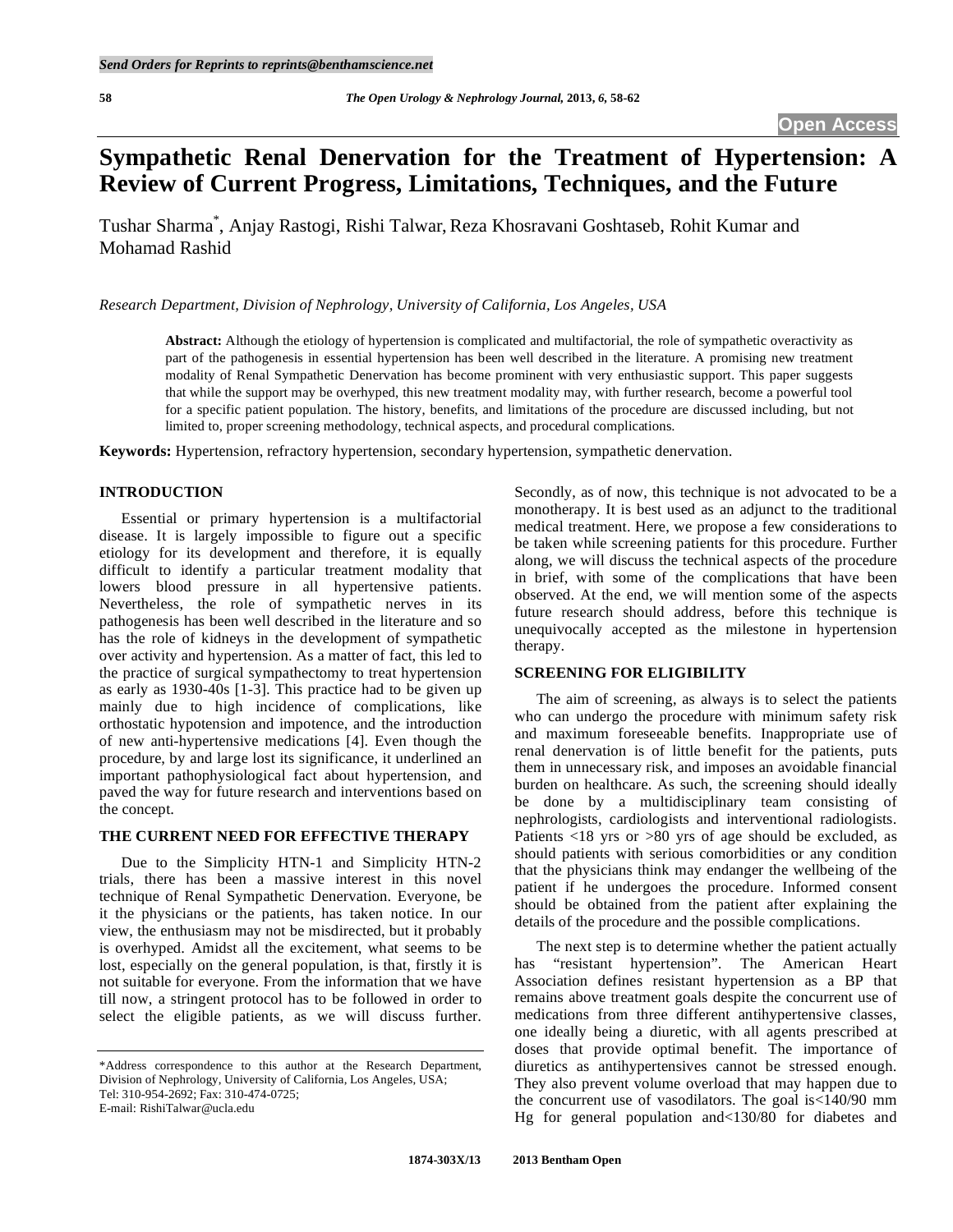chronic kidney disease. For the purpose of renal denervation procedure, a systolic BP above 160 mm Hg has been the benchmark (150 in diabetics)and that is what we recommend as well [5,6].

 In daily clinical practice, inadequate or inappropriate doses of antihypertensive medications are common. Poor patient-doctor communication often leads to treatment inertia and noncompliance on the part of the patient. All these factors may cause what is called "pseudo resistance". Before a diagnosis of resistant hypertension is made, it is imperative to make sure that the patient has made the necessary life style changes, i.e. smoking cessation, weight loss, regular exercise and a balanced diet with low sodium and low fat consumption and a balanced potassium intake. Next, we should make sure that the patient is following an accurate and adequate pharmacological treatment. Combination therapies should be followed, including drugs acting on the Renin-Angiotensin-Aldosterone System (RAAS), diuretics, vasodilators and  $\beta$ -blockers. For the patients who cannot tolerate multi therapy and hence cannot control their BP, discretion is advised on the part of the physicians before considering them for renal denervation. For others, if the mentioned changes are implemented properly and the BP is still persistently high, a diagnosis of resistant hypertension may be considered, but not before excluding white coat effect (WCE, defined as a difference between office BP and daytime ambulatory  $BP > 20$  mm Hg SBP and/or  $>10$  mm Hg DBP). The best way to rule out White coat hypertension is to do a 24 hour Ambulatory BP monitoring (ABPM). ABPM is also recommended in the screening before renal denervation in the European Society of Hypertension (ESH) position paper [7]. It is an inexpensive test and it is expected to rule out a considerable number of patients from more expensive and cumbersome screening procedures [8].

 Our next target should be to exclude secondary forms of hypertension, such as primary aldosteronism and

pheochromocytoma (Fig. **1**). It becomes more important if we consider the fact that in both Simplicity HTN-1 and HTN-2 trials, secondary hypertension hasn't been excluded very well. A significant number of patients suspected to have resistant essential hypertension actually have some form of secondary hypertension [9-11]. These forms are unlikely to respond to renal sympathetic denervation, since overactive sympathetic drive does not play a very important role in the pathogenesis of these disease pathways. Primary aldosteronism, for example, causes a volume dependent hypertension that is characterized by a decreased sympathetic activity. The best method to diagnose primary aldosteronism is the aldosterone: renin ratio, after all the medications interfering with the RAAS have been temporarily stopped. Pheochromocytoma can be diagnosed by elevated metanephrine levels in 24 hour urine samples. Other etiologies for secondary hypertension need to be excluded accordingly. The group of patients that we now have, after excluding secondary causes of hypertension, can be considered to have resistant essential hypertension, and they may potentially benefit from renal denervation.

 Finally, the renal artery anatomy needs to be studied to ascertain if it is suitable for the procedure. Renal imaging is probably best done with magnetic resonance angiography, since it gives excellent pictures without radiation exposure. Besides, it uses a contrast agent similar to gadolinium, that can be used safely even in patients with kidney disease. If MRA cannot be done, CT angiography or Doppler duplex sonography is acceptable alternatives. Nevertheless, the amount of contrast should be monitored closely, particularly in patients with kidney failure. The renal artery should be  $>20$  mm long and diameter should be  $>4$  mm. Previously required stenting or evidences of renal artery stenosis are contraindications for the procedure. Initially, renal denervation was contraindicated in patients with  $e$ GFR<45/ml/min/1.73m<sup>2</sup> because of theoretical possibility

| <b>Secondary Causes of</b><br>Hypertension | <b>Signs and Symptoms</b>                                                                                                                          | <b>Estimated Prevalence Amongst</b><br><b>Hypertensive Patients</b> |
|--------------------------------------------|----------------------------------------------------------------------------------------------------------------------------------------------------|---------------------------------------------------------------------|
| Renal parenchymal disease                  | Nocturia, Edema                                                                                                                                    | $1-8\%$                                                             |
| Hyper-aldosteronism                        | Fatigue, hypokalemia                                                                                                                               | 5-15%                                                               |
| Renal artery disease                       | Severe hypertension In very young or old<br>patients, + Hx of smoking, vascular disease,<br>on multiple HTN medications, abdominal<br><b>bruit</b> | $3 - 4\%$                                                           |
| Hyper or hypothyroidism                    | Weight loss(gain)anxiety(fatigue)                                                                                                                  | $1 - 3\%$                                                           |
| <b>Cushing 's Syndrome</b>                 | Striae, Weakness, fluid retention, obesity                                                                                                         | $1 - 5\%$                                                           |
| Pheochromocytoma                           | Headache, diaphoresis, hypertension<br>attacks                                                                                                     | $1-5%$                                                              |
| <b>Coarctation of aorta</b>                | Different systolic blood pressure in upper<br>and lower extremities                                                                                | 1.0%                                                                |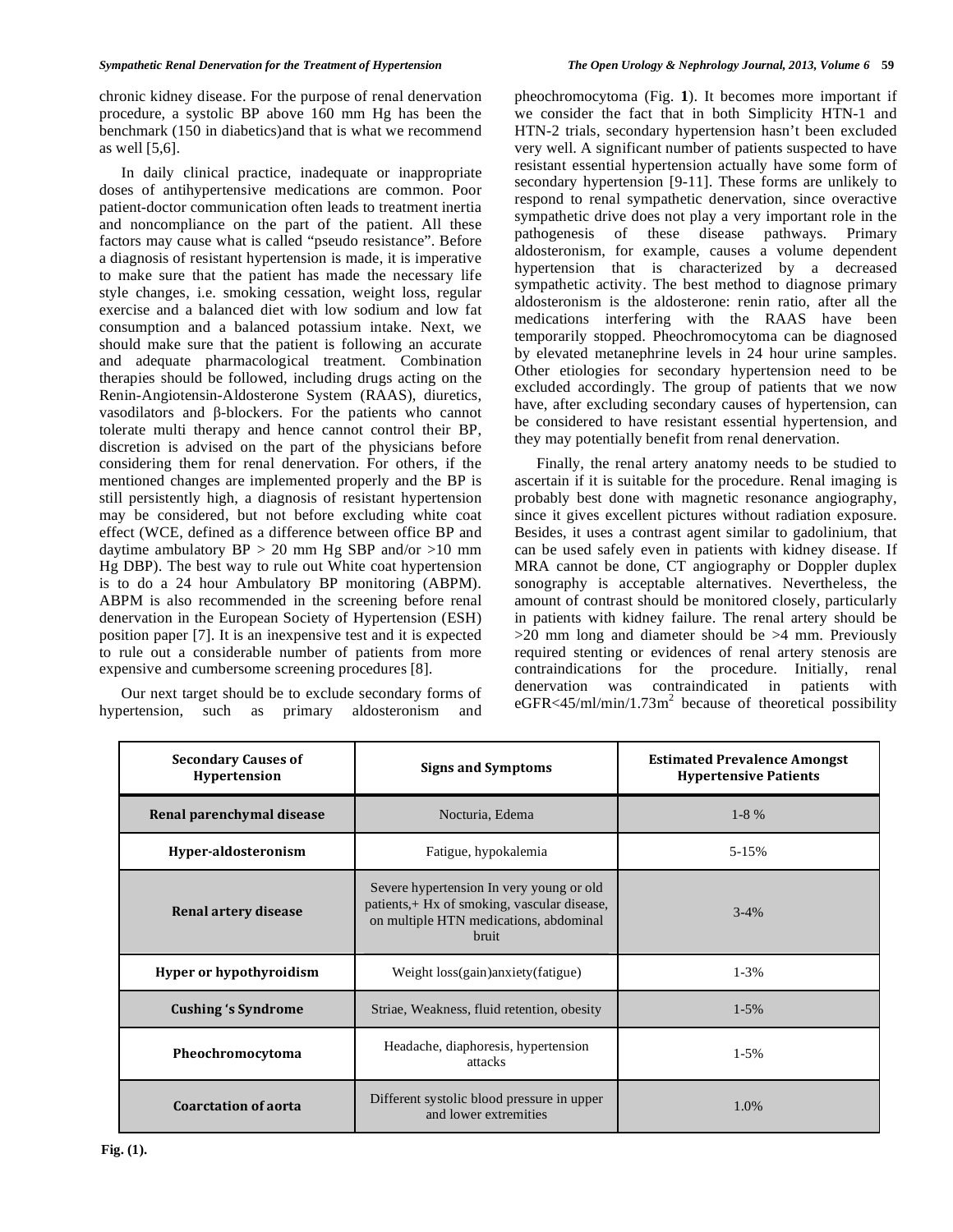of damage to the kidney vasculature by this technique. However, recent studies have shown that it is safe to perform this procedure in patients who have an eGFR lower than previously recommended levels [12,13]. Renal denervation does not appear to aggravate functional or structural renal damage and may be safe in progressive kidney disease. This makes sense, keeping in mind that patients with renal failure have an increased amount of sympathetic activity compared to hypertensive patients who have normal kidney function [14,15]. Similarly, in the initial studies, presence of accessory renal arteries was considered as a contraindication, but several new studies are including such patients, given that the arteries are> 4mm in diameter and >20 mm in length [13,16,17].

## **TECHNICAL APPROACH**

 The procedure is carried out by experienced vascular interventionists. The femoral artery access point is prepared and local anesthesia is administered. The procedure is carried out under conscious sedation or under general anesthesia. The baseline activated clotting time (ACT) is determined. A 6F guiding catheter is placed through the access and its tip is advanced into the renal artery. Angiography is performed followed by administration of nifedipine or nitroglycerine for spasm prophylaxis and heparin for thrombosis prophylaxis. When an ACT of 25-300 is achieved, the Simplicity catheter (Ardian-Medtronic, Minneapolis, Minnesota) is advanced to a position just proximal to the bifurcation of the renal artery, and brought into contact with the endothelium. When the impedance is stable, radiofrequency energy of 8W is applied, with a maximum temperature of  $70^0$  C. During each emission of radiofrequency, the impedance, temperature and power are continuously monitored according to a predetermined algorithm. The treatment is interrupted if any of these 3 deviates from the algorithm. Slight modification of the catheter position may be required, if the impedance is too high. After every treatment point, each lasting 2 minutes, the catheter is pulled back 5 mm, rotated anticlockwise and another radiofrequency ablation is done. This sequence is continued for 4-6 times, thus creating a spiral pattern of ablation. The same procedure is then repeated on the contralateral renal artery. After the entire procedure is completed, typically after about an hour, the access site can be closed with sutures or by manual compression of the puncture site. The patient is advised to remain supine for 24 hours, keeping the leg immobile and straight. Depending on the patient, the hospitalization is typically for 1-2 days.

 Another catheter has been developed by St Jude Medical, St Paul, USA, that has been used in the EnligHTN clinical trials in Europe and Australia. The basic technique is the same with some minor changes. It is a multi-electrode basket catheter that has 4 electrodes. Once put in a position, radiofrequency energy is given for 90 seconds through each electrode sequentially. Then the basket is collapsed and pulled back 1 cm, where the same sequence is repeated. The remainder of the procedure is essentially the same. This catheter has been shown to reduce the procedure time to 38 minutes. Also, it is said to produce more reproducible effects, since the ablation is more organized and consistent.

## **PROCEDURAL COMPLICATIONS**

 In the Simplicity HTN-1 trial, the reported procedural complications were one renal artery dissection, requiring renal artery stenting, three inguinal pseudoaneurysms, and four cases of post-procedural temporary flank pain. In HTN-2 trial, one case each of pseudoaneurysm, post-therapeutic hypotension, temporary paraesthesia and flank pain was reported. In other studies, the reported complications include severe arterial spasm, imminent respiratory and cardiocirculatory depression in a patient with OSA and bradycardia, among others [16,18]. Not to forget, the radiation exposure in this procedure may be significant, especially as the eligible population may have many obese patients who require higher amounts of radiation. It is also worth mentioning here that the incidence of the mentioned complications has been few and far in between. Nonetheless, it is prudent to exercise caution with the procedure and be sure it is being used on a targeted and specific patient population.

 Recent assessments done by optical coherence tomography show presence of edema, vasospasm, endothelial or intimal disruptions and intraluminal thrombus at the site of ablation [19]. This study notes that the EnligHTN multi-electrode basket causes a different type of tissue injury from the Simplicity catheter, and apparently leads to a higher amount of intraluminal thrombus formation. This certainly requires a long term follow up in larger studies to assess long term histological impact on the renal arteries due to the procedure.

# **CLINICAL TRIALS AND DATA**

 Some promising data regarding Renal Sympathetic Denervation has arisen out of the Simplicity HTN-1 and the Simplicity HTN-2 trials. In the HTN-2 trial, 51 patients were assigned as controls while 49 underwent RDN with the Simplicity device catheter and both groups continued their antihypertensive medications. At six months, the RDN therapy plus antihypertensive medication arm had a reduction in mean blood pressure of (-32/-12 mmHg) while the control group receiving only medications had little to no change in baseline blood pressures (+1/0 mmHg) [6]. In March 2013, the data from the 24 month follow up of all Simplicity patient subjects was presented at the American Cardiology Congress. The original RDN treatment arm, the control crossover arm (the control group that underwent RDN after 6 months), and the combined cohort of all achieved sustained blood pressure reductions of (-29/-10 mmHg),  $(-35/-13 \text{ mmHg})$ , and  $(-31/-11 \text{ mmHg})$  respectively [20]. There were no serious procedure-related events in either Symplicty HTN-1 or Symplicity HTN-2 clinical trials and renal function was maintained. A third clinical trial titled Symplicity HTN-3 has been designed and is currently ongoing where both the study patients and the research staff who obtain the blood pressure measurements will be blinded. It is a prospective, randomized, masked procedure, singleblind trial. It aims to randomize 530 patients to RDN and control groups in a 2:1 ratio [21]. Furthermore, in order to obtain a clearer picture of the blood pressure variations before and after the procedure, the change in average 24 hour ambulatory blood pressure will be a secondary outcome measure [22].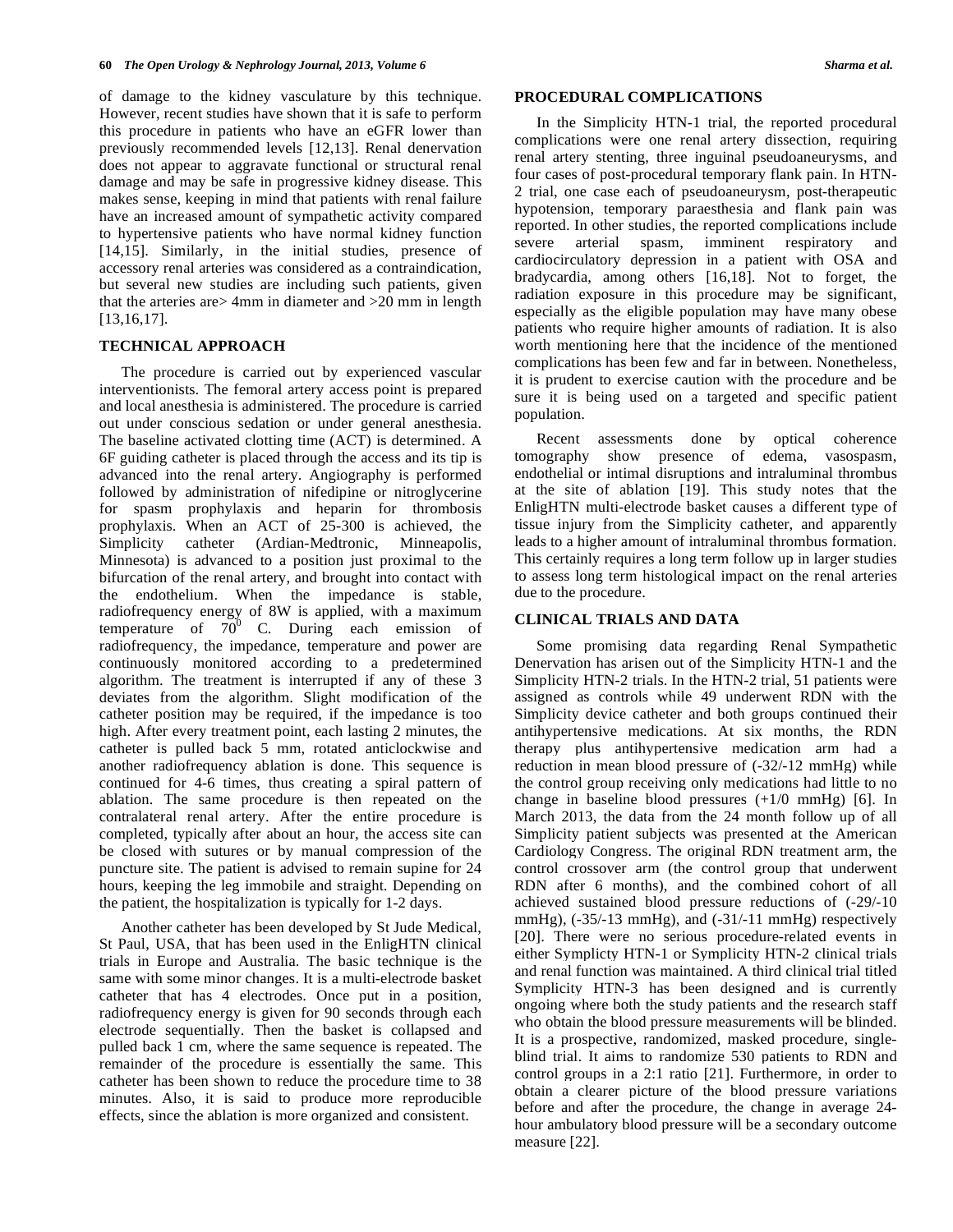Another study by Brandt *et al*. was designed to particularly examine the effects of RDN on clinical hard endpoints like left ventricular hypertrophy. Using 18 patients as the control group, 46 patients underwent bilateral sympathetic denervation. Transthoracic echocardiograms were performed at baseline, 1 month post-procedure, and 6 months post-procedure. While there were no significant changes recorded in the control group, the RDN arm had the following results recorded: A reduction of systolic and diastolic blood pressure (-22.5/-7.2 mm Hg at 1 month and  $-27.8/-8.8$  mm Hgat 6 months,  $p<0.001$  at each time point). A reduction in mean interventricular septum thickness from  $14.1 \pm 1.9$  mm to  $13.4 \pm 2.1$  mm and  $12.5 \pm 1.4$  mm  $(p < 0.007)$ , and LV mass index from 53.9  $\pm$  15.6 g/m (2.7)  $(112.4 \pm 33.9 \text{ g/m2})$  to  $47.0 \pm 14.2 \text{ g/m}(2.7)$   $(103.6 \pm 14.2 \text{ g/m})$ 30.5 g/m2) and  $44.7 \pm 14.9$  g/m(2.7) (94.9  $\pm$  29.8 g/m2)  $(p < 0.001)$  at 1 month and 6 months, respectively [23] was observed.

 A study by Witkowski *et al*. in Poland examined the changes in sleep apnea and glycemic control in a group of 10 patients with resistant hypertension and sleep apnea who underwent RDN. The patients underwent 3 and 6 month follow ups with blood chemistry analyses and polysomnography investigations. In addition to decreases in plasma glucose concentration 2 hours after glucose administration (median: 7.0 versus 6.4 mmol/L;  $p \le 0.05$ ), there were reductions observed in hemoglobin A1C levels (median:  $6.1\%$  versus  $5.6\%$ ;  $p < 0.05$ ) at 6 months. There was also a decrease in apnea-hypopnea index at 6 months after renal denervation (median: 16.3 versus 4.5 events per hour; p < 0.059). The researchers concluded that RDN lowered mean BP in patients with resistant hypertension and sleep apnea, reduced severity of sleep apnea, and improved glucose tolerance [24].

## **DISCUSSION**

 The novel technique of renal denervation has given a new hope to the patients and physicians alike. But the process requires caution and expertise at every step, starting from meticulous selection of eligible patients to the technical approach of the procedure and all the way to the long term follow up. Analysis of patients who underwent the procedure and had positive results should be compared to those groups which had more neutral or varied outcomes. This can be a possible avenue for determining criteria that would better provide us a prediction of the outcome of the procedure. For example, patients who have high blood pressure especially before the procedure may have greater reduction in average BP after the procedure than patients with typical resistant hypertension. Perhaps the age of onset and/or degree of sympathetic drive as part of the pathogenesis of a specific patient's hypertension could be determined and used as a predictive criterion.

 There also exists a desire for intraprocedural verification of ablation. Currently, the procedure is a blind process, in which the results are seen long after the patient is off the table. A method of intraprocedural verification of ablation would not only lower the costs, but also benefit the interventionists and patients alike. Recent discussion has also given rise to the topic of increased number of ablation sites. Large multicenter and systematic research is needed

regarding this issue in order to properly weigh the possible benefits with the risk of complications [25]. The difference in anatomy of renal arteries of patients selected for the procedure requires further research as well. For example, the relationship between the artery wall thickness and response of BP from the denervation procedure is of interest [18].

 Although there has been success as of late with the pinpoint BP measurements as the endpoints of the procedure, there has been discussion of possibly implementing Ambulatory Blood Pressure Monitoring. This would serve as a more comprehensively accurate goal endpoint and measure of success. There is also lack of a systematic long term histological follow-up of the patients who have undergone the procedure. Optical coherence tomography has been used successfully in the past and this may a good option for this type of specific monitoring.

## **CONCLUSION**

 Sympathetic Renal Denervation is a novel and potentially powerful method of treatment for hypertension for that selected group of patients who have been found to have elevated blood pressures refractory to standard treatment modalities. However, there still remains much to be learned and studied about this procedure in order to optimize its use with the least amount of procedural complications and to reduce expense by using it in patients who would benefit the most from the procedure. It is necessary to ensure patients have genuine resistant primary hypertension and are not suffering from the many secondary causes of hypertension. Furthermore, large, randomized, controlled, multicenter studies are necessary to further validate the safety and efficacy of sympathetic renal denervation in specific resistant hypertension patient populations who have Chronic Kidney Disease. Lastly, although evidence of significant damage to renal functioning and the endothelium is not yet present, long-term monitoring after the procedure is required.

## **CONFLICT OF INTEREST**

 The authors confirm that this article content has no conflict of interest.

### **ACKNOWLEDGEMENTS**

Declared none.

#### **REFERENCES**

- [1] Grimson KS. Total thoracic and partial to total lumbar sympathectomy and celiac ganglionectomy in the treatment of hypertension. Ann Surg [Internet]. 1941 Oct [cited 2013 Jul 19]; 114 (4): 753-75. Available from: http://www.pubmedcentral.nih. gov/articlerender.fcgi?artid=1385824&tool=pmcentrez&rendertype  $=$ abstract
- [2] Peet MM. Results of bilateral supradiaphragmatic splanchnicectomy for arterial hypertension. N Eng J Med [Internet]. 1947 236(8): 270-7.
- [3] Grimson KS, Orgain ES, Anderson B, D'Angelo GJ. Total thoracic and partial to total lumbar sympathectomy, splanchnicectomy and celiac ganglionectomy for hypertension. Ann Surg 1953 138(4): 532-47.
- [4] Whitelaw GP, Kinsey D, Smithwick RH. Factors influencing the choice of treatment in essential hypertension. Surgical, Medical or a combination of both. Am J Surg 1964; 107: 220-31.
- [5] Krum H, Schlaich M, Whitbourn R, *et al*. Catheter-based renal sympathetic denervation for resistant hypertension: a multicentre safety and proof-of-principle cohort study. Lancet 2009; 373(9671): 1275-81.